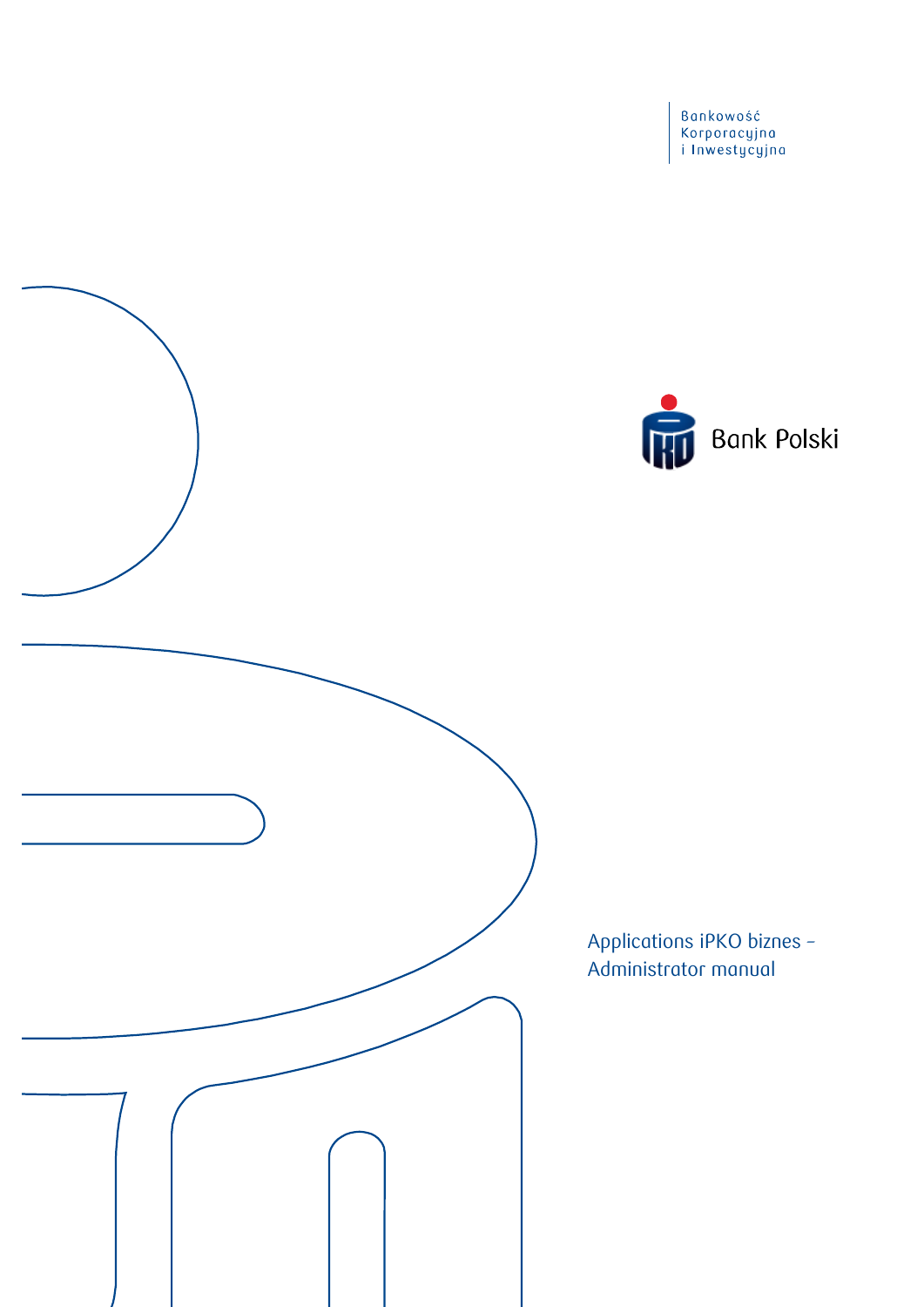# General information

A new module is available in iPKO biznes for corporate and local government clients that allows submitting online applications. The new service means less formalities, reduced service time, increased convenience while maintaining full security guaranteed by iPKO biznes. To use it, just give permissions in two easy steps.

# Step 1 - Create or change the authorisation pattern

Submission of an application to open and close an account and add or remove user and cards are free of charge, as is the case with paper applications, it is important that the right people have access to this function. You can change or create new service permissions by assigning them to selected users at the same time.

### Change of service authorisation pattern

Administration -> Services -> Service authorisation patterns -> function "Change" on service authorisation patterns

| Context<br>parameters                                                                                                                                | Accounts                       | <b>Users</b> | Services                      | Access restrictions  | New<br>٠         |  |  |
|------------------------------------------------------------------------------------------------------------------------------------------------------|--------------------------------|--------------|-------------------------------|----------------------|------------------|--|--|
| Whitelists                                                                                                                                           | Transactional<br><b>limits</b> | File formats | Access channels<br>and tokens |                      |                  |  |  |
| List of services<br>Service authorisation patterns<br>Transaction signing patterns<br>Service authorisation patterns<br>Administrator's guide<br>PDF |                                |              |                               |                      |                  |  |  |
| Authorisation pattern name                                                                                                                           |                                |              | Pattern identifier            |                      | <b>Functions</b> |  |  |
| <b>FULL</b>                                                                                                                                          |                                | 438514       |                               | <b>OOX</b>           |                  |  |  |
| <b>ALL</b>                                                                                                                                           |                                |              | 439177                        |                      |                  |  |  |
| <b>FIRST</b>                                                                                                                                         |                                |              | 441576                        | $\circ$ $\mathbb{R}$ |                  |  |  |
| <b>APPLICATIONS</b>                                                                                                                                  |                                |              | 441816                        |                      |                  |  |  |

New permissions have been added to existing authorisation patterns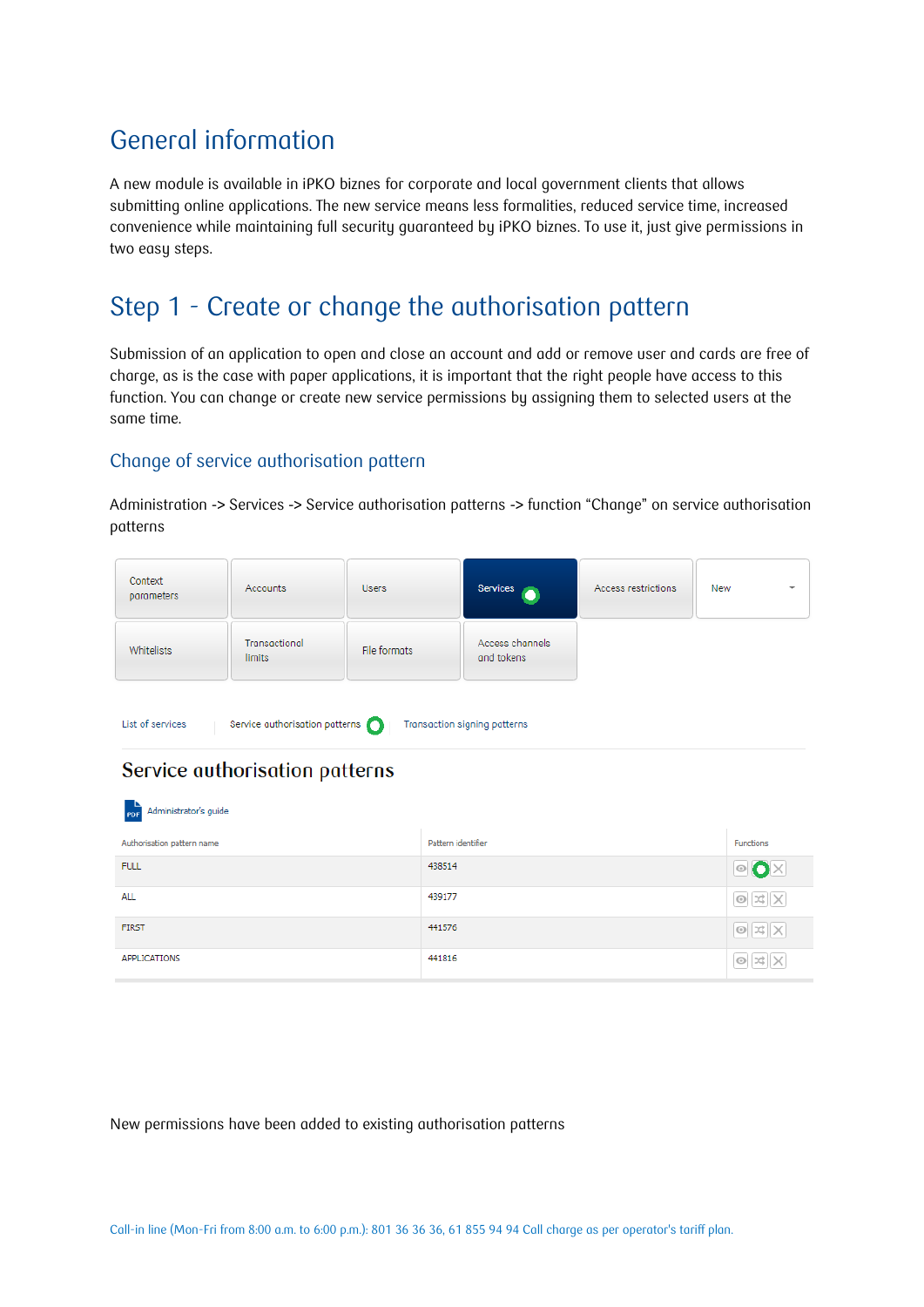| <b>Applications</b>           | Access | Creation | Signing |  |
|-------------------------------|--------|----------|---------|--|
| <b>Applications List</b>      |        |          |         |  |
| Accounts applications         |        |          |         |  |
| Internet banking applications |        |          |         |  |
| Applications for cards        |        |          |         |  |

Similarly to other iPKO biznes functions, there are separate permissions to view applications, the possibility of submitting and signing them.

Warning. Remember that by modifying the existing authorisation patterns, all users who are using this pattern will have access to the applications.

#### Creating a new service authorisation pattern

Administration -> New -> Pattern -> service authorisation

|  | Administration / Services / List of services |  |
|--|----------------------------------------------|--|
|  |                                              |  |

|                       |                                |              |                               | Collapse $\sim$     | My short-cuts $\sim$           |
|-----------------------|--------------------------------|--------------|-------------------------------|---------------------|--------------------------------|
| Context<br>parameters | Accounts                       | <b>Users</b> | <b>Services</b>               | Access restrictions | <b>New</b><br>$\blacktriangle$ |
|                       |                                |              |                               |                     | Pattern                        |
| <b>Whitelists</b>     | Transactional<br><b>limits</b> | File formats | Access channels<br>and tokens |                     | Account authorisation          |
|                       |                                |              |                               |                     | Transaction signing            |
|                       |                                |              |                               |                     | Service authorisation          |

When creating a new service authorisation pattern, new permissions are available. Parallel expansion of the user list sequence can indicate who should have the scope of permissions.

|     | <b>Applications</b>                 | Access             | Creation      | Signing                                                      |                                                               |
|-----|-------------------------------------|--------------------|---------------|--------------------------------------------------------------|---------------------------------------------------------------|
|     | <b>Applications List</b>            |                    |               |                                                              |                                                               |
|     | Accounts applications               |                    |               |                                                              |                                                               |
|     | Internet banking applications       |                    |               |                                                              |                                                               |
|     | Applications for cards              |                    |               |                                                              |                                                               |
| (0) | <b>List of users</b><br><b>User</b> | User ID            | Administrator |                                                              | Collapse section $\triangle$<br>Service authorisation pattern |
|     | <b>BARBARA PAŁABUS</b>              | 41763888 (1009116) |               | Yes, not allowed to change own<br>authorisation permissions. | <b>TEST</b>                                                   |
|     | RONALD RADZWIŁKO                    | 1007276            |               | Yes, allowed to change own<br>authorisation permissions.     | <b>YEA</b>                                                    |

Attention, remember that when creating and assigning a new service authorisation pattern, you should check what permissions had users previously selected. Giving access only in the scope of applications may cause that they will lose access to other functions of the iPKO biznes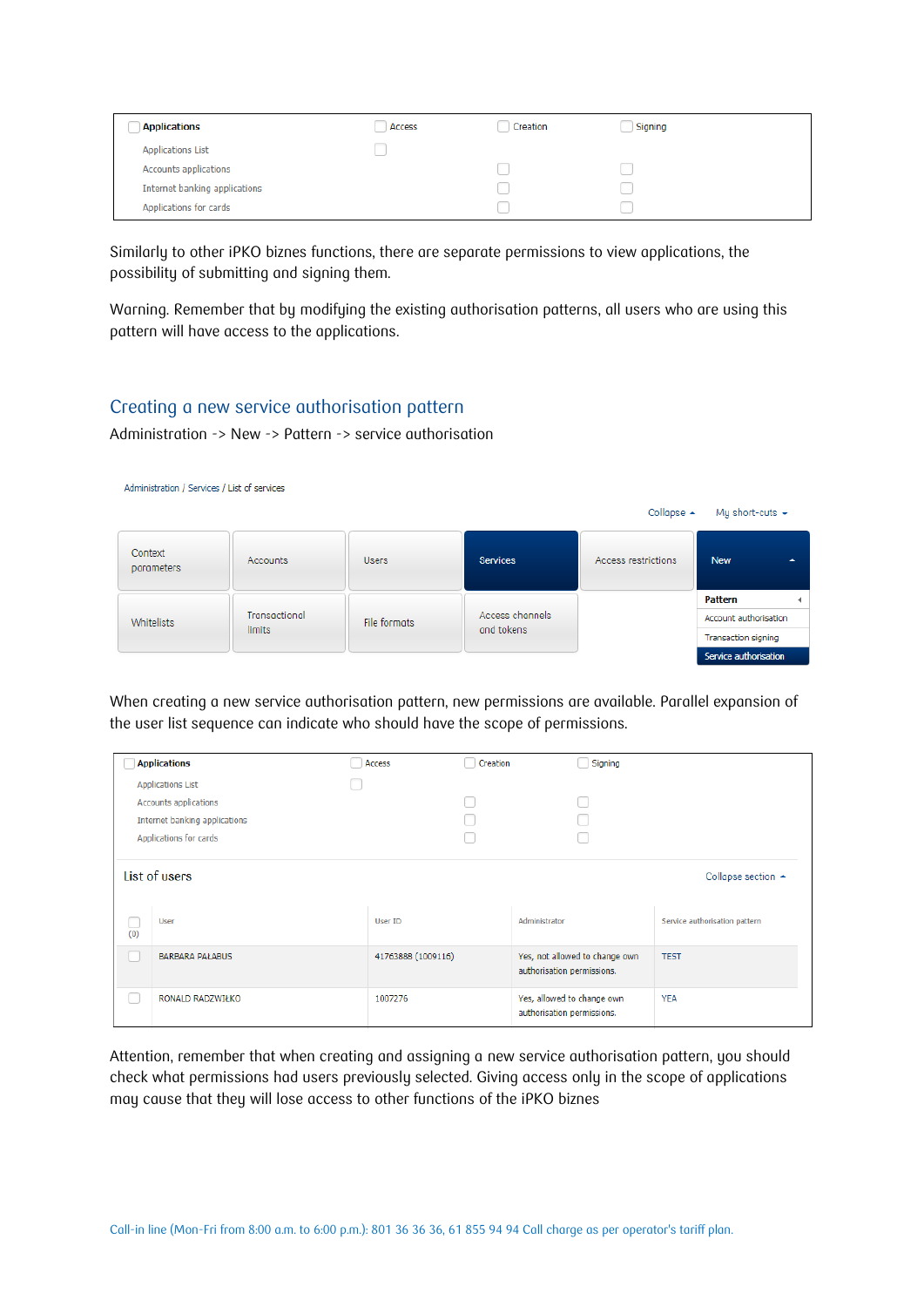# Step 2 - Signing applications

The submitted application will require signing by an appropriate number of authorized persons. It is important that the application is signed by users who can represent the company in this way. Similarly to granting permissions, this can be done in two ways, use the existing transaction signing patterns or create a new one.

### Assigning an existing transaction signing pattern

The submitted application will require signing by an appropriate number of authorized persons. Administration -> Services -> List of services -> function "change" on Modify transaction signing pattern

| Collapse $\sim$<br>My short-cuts $\sim$<br>Context<br>Access restrictions<br><b>Accounts</b><br><b>Services</b><br><b>Users</b><br><b>New</b><br>parameters | $\overline{\phantom{a}}$ |  |  |  |  |  |  |
|-------------------------------------------------------------------------------------------------------------------------------------------------------------|--------------------------|--|--|--|--|--|--|
|                                                                                                                                                             |                          |  |  |  |  |  |  |
|                                                                                                                                                             |                          |  |  |  |  |  |  |
| Access channels<br>Transactional<br>Whitelists<br>File formats<br>and tokens<br>limits                                                                      |                          |  |  |  |  |  |  |
| List of services<br>Service authorisation patterns<br>Transaction signing patterns                                                                          |                          |  |  |  |  |  |  |
| <b>Services</b>                                                                                                                                             |                          |  |  |  |  |  |  |
| Administrator's guide<br>PDF                                                                                                                                |                          |  |  |  |  |  |  |
| Group functions v                                                                                                                                           |                          |  |  |  |  |  |  |
| Service<br>Transaction signing pattern<br><b>Functions</b><br>(0)                                                                                           |                          |  |  |  |  |  |  |
| Default<br>Term                                                                                                                                             |                          |  |  |  |  |  |  |
| $\circ \times$<br>Counterparty database<br>1 OS<br>None                                                                                                     |                          |  |  |  |  |  |  |
| File exchange<br>$\circ x$<br>1OS<br>None                                                                                                                   |                          |  |  |  |  |  |  |
| PKO Cash<br>$\odot$<br>None<br>None                                                                                                                         |                          |  |  |  |  |  |  |
| Applications<br>◎О<br>None<br>None                                                                                                                          |                          |  |  |  |  |  |  |

You can choose one of the existing patterns, a preview of the existing permissions is available.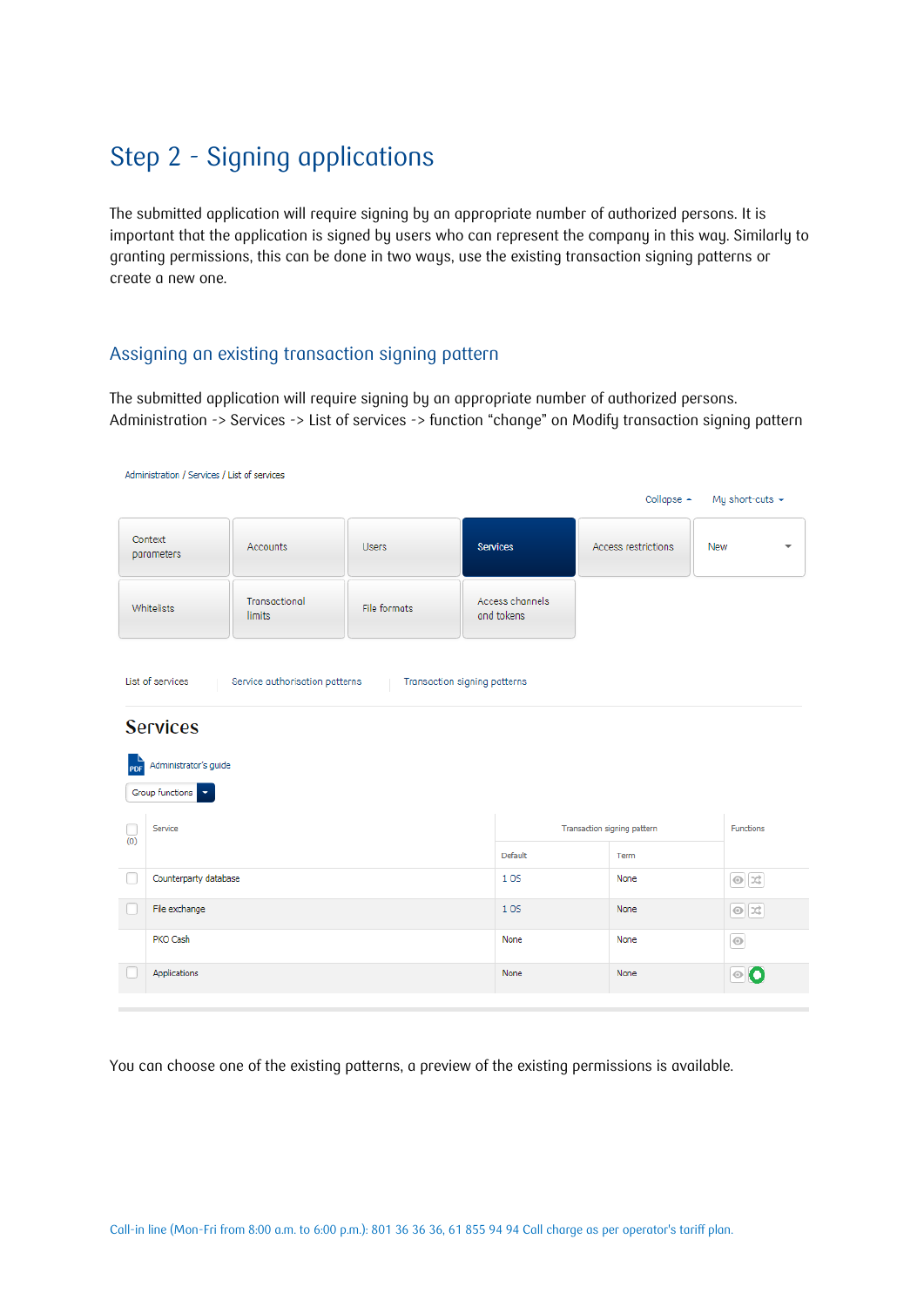### Change of transaction signing pattern

| Administrator's guide |                   |                                                                                                              |          |
|-----------------------|-------------------|--------------------------------------------------------------------------------------------------------------|----------|
| Service name          | Applications      |                                                                                                              |          |
| Default pattern       | No pattern        | $\overline{\phantom{a}}$                                                                                     |          |
| Term pattern          | No pattern        |                                                                                                              |          |
| From                  | <b>TEST TESTE</b> | $^{\circ}$<br>$=$ $\overline{ }$                                                                             |          |
|                       | Arek              | Transaction signing pattern details<br>$\odot$                                                               | $\times$ |
| <b>Back</b>           | 105               | Pattern Name<br>1 OS<br>$\bullet$<br>Pattern Identifier<br>117228                                            |          |
|                       | 2 DOWOLNE         | $\odot$<br>What suffices to authorise a transaction no limit is:<br>Pattern Details<br>1 signature any class |          |

### Creating and assigning a new pattern

If none of the existing transaction signing patterns meet the requirements, create a new pattern.. Administration -> New -> Pattern -> Transaction signing

| Context<br>parameters | <b>Accounts</b>                | <b>Users</b> | Services                      | Access restrictions | <b>New</b><br>▴            |
|-----------------------|--------------------------------|--------------|-------------------------------|---------------------|----------------------------|
|                       |                                |              |                               |                     | Pattern                    |
| <b>Whitelists</b>     | Transactional<br><i>limits</i> | File formats | Access channels<br>and tokens |                     | Account authorisation      |
|                       |                                |              |                               |                     | <b>Transaction signing</b> |
|                       |                                |              |                               |                     | Service authorisation      |

Just specify the permissions as for other IPKO biznes functions. Creating a new pattern, you can immediately assign it to applications by expanding the service list section.